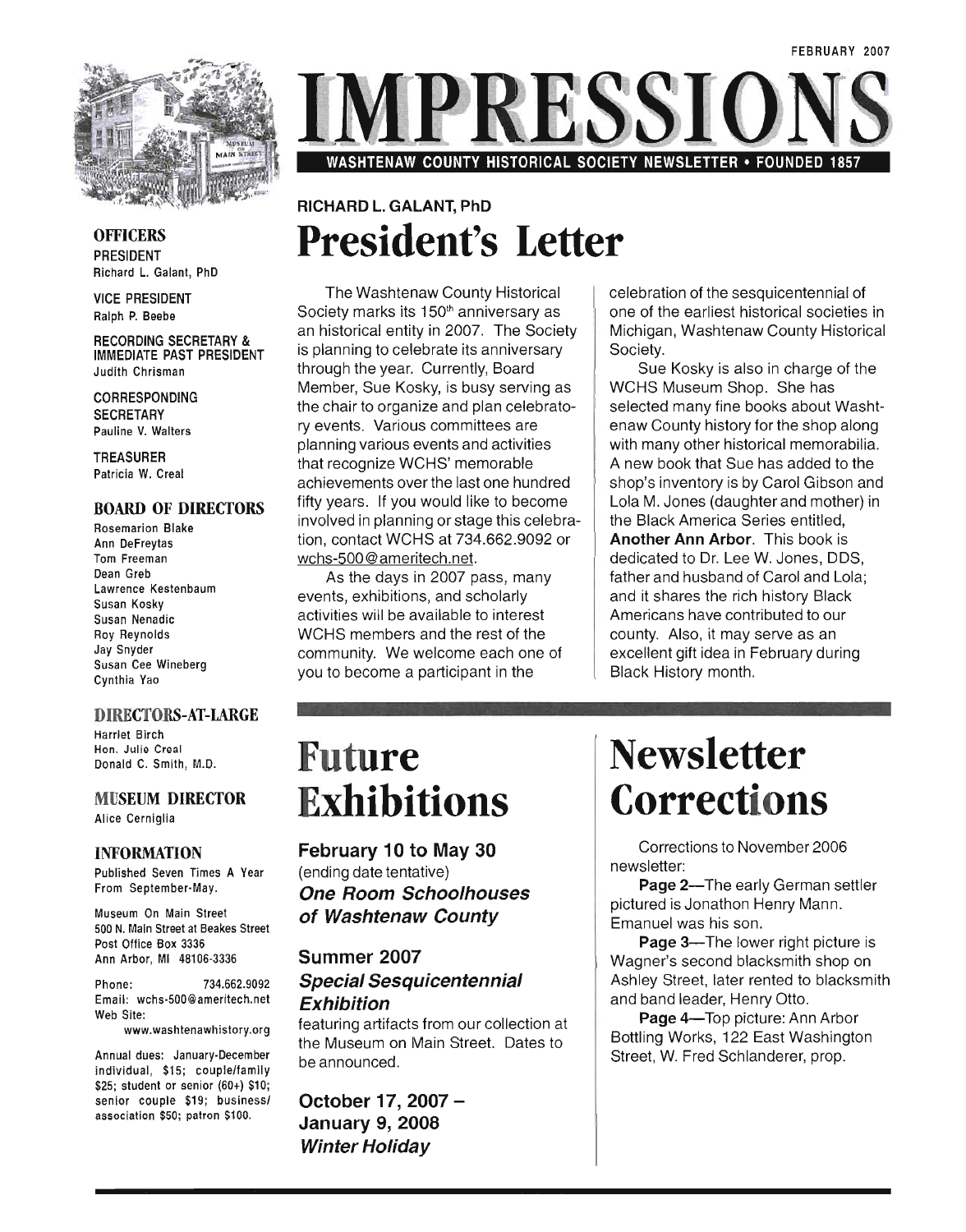## **LOUISA PIEPER Ann Arbor Early History**



**Map of Northwest Territory** 

**On Sunday, November 19, 2006, Louisa Pieper shared her PowerPoint presentation with a crowd of guests of the Washtenaw County Historical Society at the Ypsilanti District Library on Whitaker Road** 

### **Michigan Territory**

The Northwest Territory was established by congress in 1787 following the end of the

war of independence from England. It extended westward from New York, Pennsylvania, and Virginia to the Mississippi, and north from the Ohio River to the Great Lakes. The law decreed that, rather than being divided among the thirteen original states, this huge area was to become between three

and five new states. Once a portion of the land had a large enough population of adult males (women and children did not count), it could qualify for territorial status and eventually statehood. Indiana Territory was formed in 1800 and in 1803 Ohio was the first to become a state.

The village of Detroit, settled early by the French in 1704, was still a small outpost in 1805 when Michigan became a territory and Judge Augustus Woodward arrived with the new territorial governor, William Hull. Their work building the new territory was hampered by a



**held held held held held held held held held held held held held held held held held held held held held held held held held held held held held held held held** 

renewed war with Britain

By 1817, with the country and the territory at peace, Woodward worked with Father Gabriel Richard and John Monteith to establish a formal education system for Michigan. Woodward called it the Catholipistemiad and classes began **Building on Bates Street,** in a building on Bates Street This **Detroit, where first classes were** was the foundation of what became



**Steamship Walk-in-the-Water** 

Land access to Michigan from the south meant negotiating northern Ohio's Great Black Swamp. Water access meant braving Lake Erie's treacherous storms in a sailing ship. The launching of the Walk-in-the-Water, the first steamship on the lakes, heralded an era of greater ease and safety for settlers.

Lewis Cass, the young, new territorial governor, worked hard to promote settlement. By 1824, Indiana and Illinois had already acheived statehood but Michigan was only beginning. The opening of the Erie Canal in New York would soon change that.

### **The Village of Annarbour**

When Virginia widower, John Allen, married his widowed distant cousin, Ann Barry McCue, each of them already had two children. John's son and daughter lived with his parents, while Ann's two sons lived with their guardian, her brother-in-law, William McCue. John and Ann appear to have been happy at first and Ann gave birth to a daughter within a year. Soon afterward John, seeking to discharge a crippling debt incurred by his father, left Virginia in slightly suspicious circumstances and headed north to seek his fortune. Friends in Buffalo, New York urged him to try Michigan where government land sold for \$1.25 an acre.

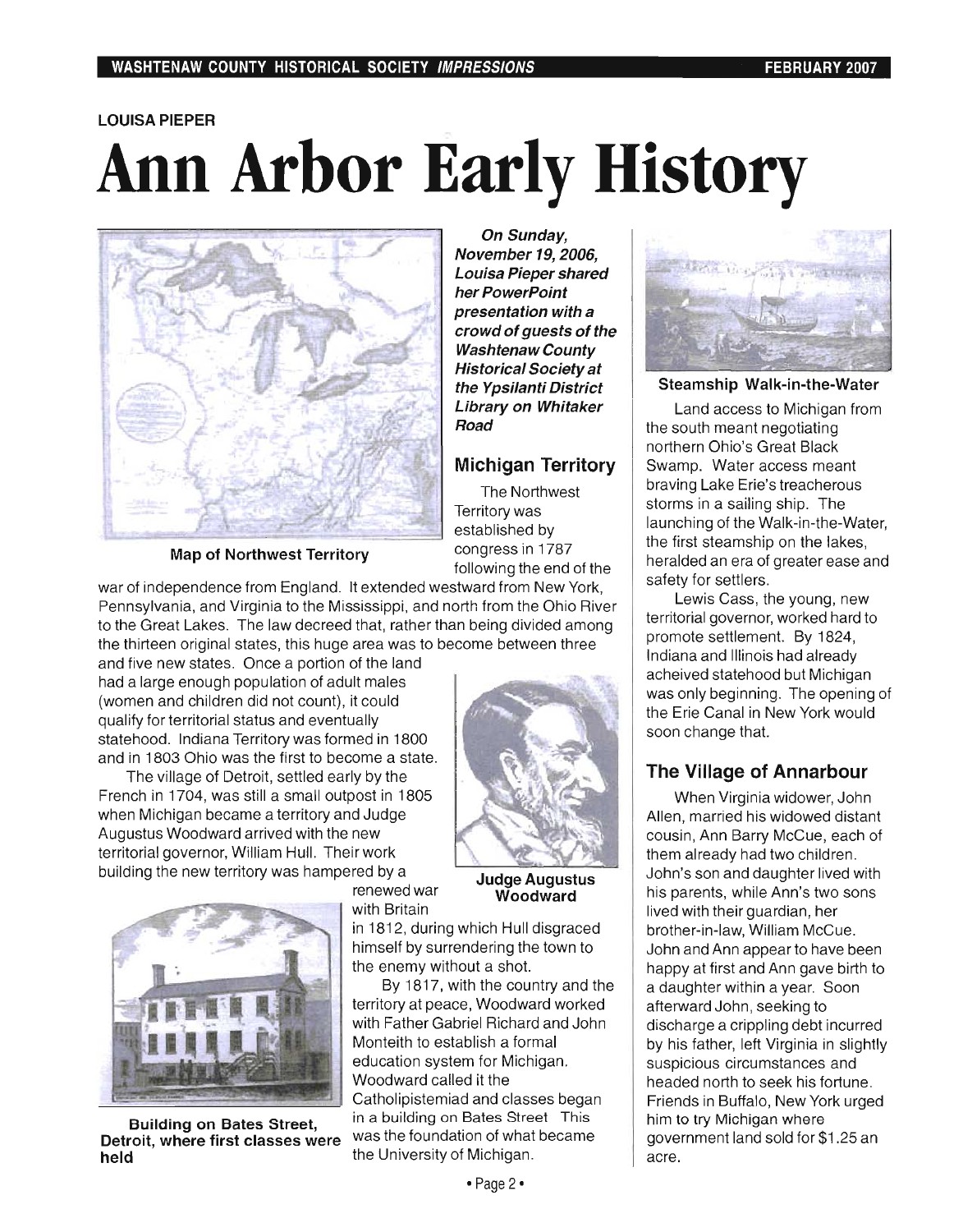#### WASHTENAW COUNTY HISTORICAL SOCIETY IMPRESSIONS FEBRUARY 2007



Left: John Allen

Right: Ann Barry McCue Allen



Arriving in Detroit in early 1824, Allen met New Yorker Elisha Walker Rumsey. Like Allen, Rumsey was looking to make a fresh start and, with his second wife, Mary Ann, live down his own shady past. In February, they headed west looking for a place to found a new town. Passing through the settlement of Woodruff's Grove, where the city of Ypsilanti would later rise, they followed Indian trails upstream along the beautiful Huron River until they found the perfect site. Here a good stream would provide water power needed for saw and grist mills. A large, gently sloping hill beside the creek and the river was crowned by an oak opening. Large trees shaded out much of the underbrush so it would be easier to clear land for settlement. They hurried back to Detroit to register their claim with Governor Cass. Learning that Washtenaw County had just been formed in the area, they convinced Cass to make their village the county seat and agreed in return to build a bridge over the Huron and donate land for a courthouse and a jail. By May, John had surveyed the land and registered their platt as "The Village of Annarbour."

John's younger brother James Turner Allen traveled from Virginia to Ann Arbor, with John's parents, wife Ann, and their daughter, Sarah. The party arrived in October 1824. Though John's children by his first wife came too,



Ann's two sons had to remain behind in Virginia with their guardian, always a source of pain for Ann. In 1881, after James had been living in Chicago for many years, he was asked why his brother chose such an unusual name for the town. He told a story about John asking the two Anns for suggestions as they sat sewing in an arbor of vines near the creek. Historian Russell Bidlack has pointed out, however, that this was impossible since Ann Allen did not arrive until long after the name had been selected. So the memorial plaque on West Huron Street, placed by the D.A.R. in honor of the centennial of the founding only commemorates a myth. Bidlack's theory is that the name is for Ann Allen only, not Mary Ann Rumsey. Arbor, the latin word for tree, is for the majestic



Memorial plaque on West Huron Street

oaks that gave the new town a park-like setting.

The new village grew rapidly and Allen grew rich with it, though Rumsey had the misfortune to die of a fever in 1827. His grave is in Forest Hill Cemetery. Among the many "Yankees" arriving from New England and New York was Daniel Brown who opened one of the first stores on Main Street. His brother, Anson, soon joined him and in 1830 bought up all the land on the north side of the bridge over the Huron River where the road came in from Pontiac and Detroit. With his partner, Edwin Fuller, he called his addition Lower Town. He built a dam, a millrace, a flour mill, and, in 1832, a large commercial block he called the Exchange - probably because there was very little hard cash around then and most transactions involved barterering



#### Exchange, built in 1832 in Lower Town

goods. Today, this is the oldest documented building in Ann Arbor. Across the street, brickmaker and storekeeper, Josiah Beckley, built a similar building called the Huron Block.

1824 plat map of the "Village of Annarbour"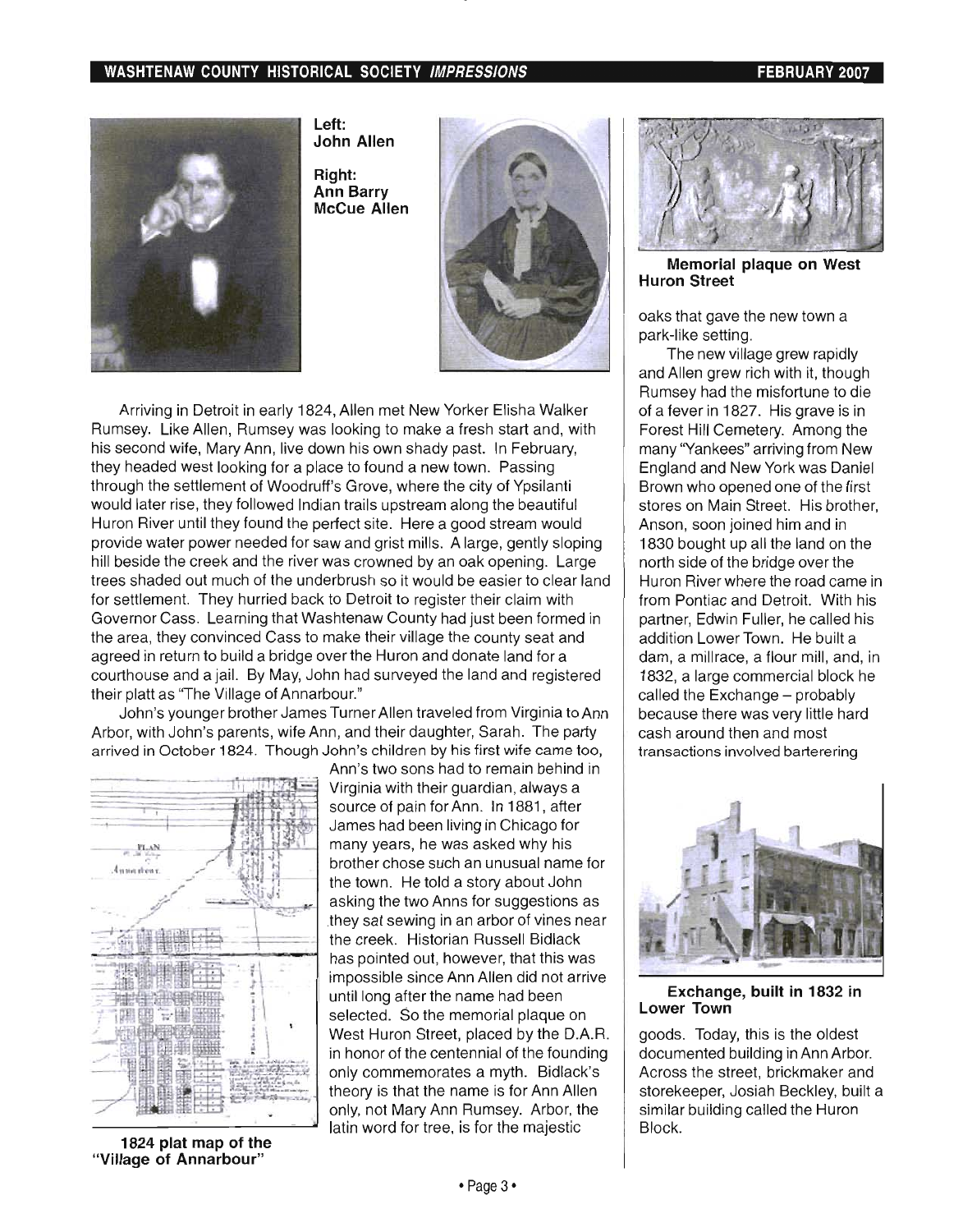#### WASHTENAW COUNTY HISTORICAL SOCIETY IMPRESSIONS FEBRUARY 2007

Brown built his home on the bluff overlooking the river and the millrace. In 1895 Eli Moore, a later owner, moved the upright portion to the corner of Pontiac and Longshore. Brown's grandiose plans died with him in a cholera epidemic in 1834. His upper village remained the **in Lower Town** 



partners sold out and the Huron Block, built by Josiah Beckley

center of town. Beckley's brother Guy, a Methodist minister, brought lasting fame to the neighborhood by publishing the nationally famous



Guy Beckley home, 1425 Pontiac Trail

Though Michigan qualified for statehood by 1836, a boundary dispute with Ohio delayed ratification until January of 1837. The very young territorial governor, Stevens T. Mason became our first governor. A group of local real estate speculators called the Ann Arbor Land Company doubled the size of the town. When their bid First courthouse to win the state capitol for their

**vota's VELLAGE**  abolitionist journal Signal of Liberty in the Huron Block during the 1840s. His home at 1425 Pontiac Trail was a station on the Undergound Railroad.

By 1833 the village was incorporated, with John Allen as president, and the first courthouse was completed.



development failed, they succeeded in convincing the new Board of Regents to locate the University of Michigan in Ann Arbor instead by donating 40 acres for the campus.

The first buildings on campus were four identical houses for professors, completed in 1840. Only the President's House survives today, with many later additions. A large classroon/dormitory block opened in 1841 , soon named Mason Hall in honor of the governor. Its twin, South College, was completed by 1849. Many years later, a student from the 1840s drew this map of the early campus as he remembered it.



Mason Hall and South College



#### Student map of University of Michigan campus

A year later the Medical Department was established with an impressive new building on East University. Silas Douglass was one of its first professors, and Superintendant of Buildings. A founder of the gas company, he also served as Mayor. His home on Huron Street was beautifully rehabilitated by First Baptist Church.



Medical School, University of Michigan

1837 map of Ann Arbor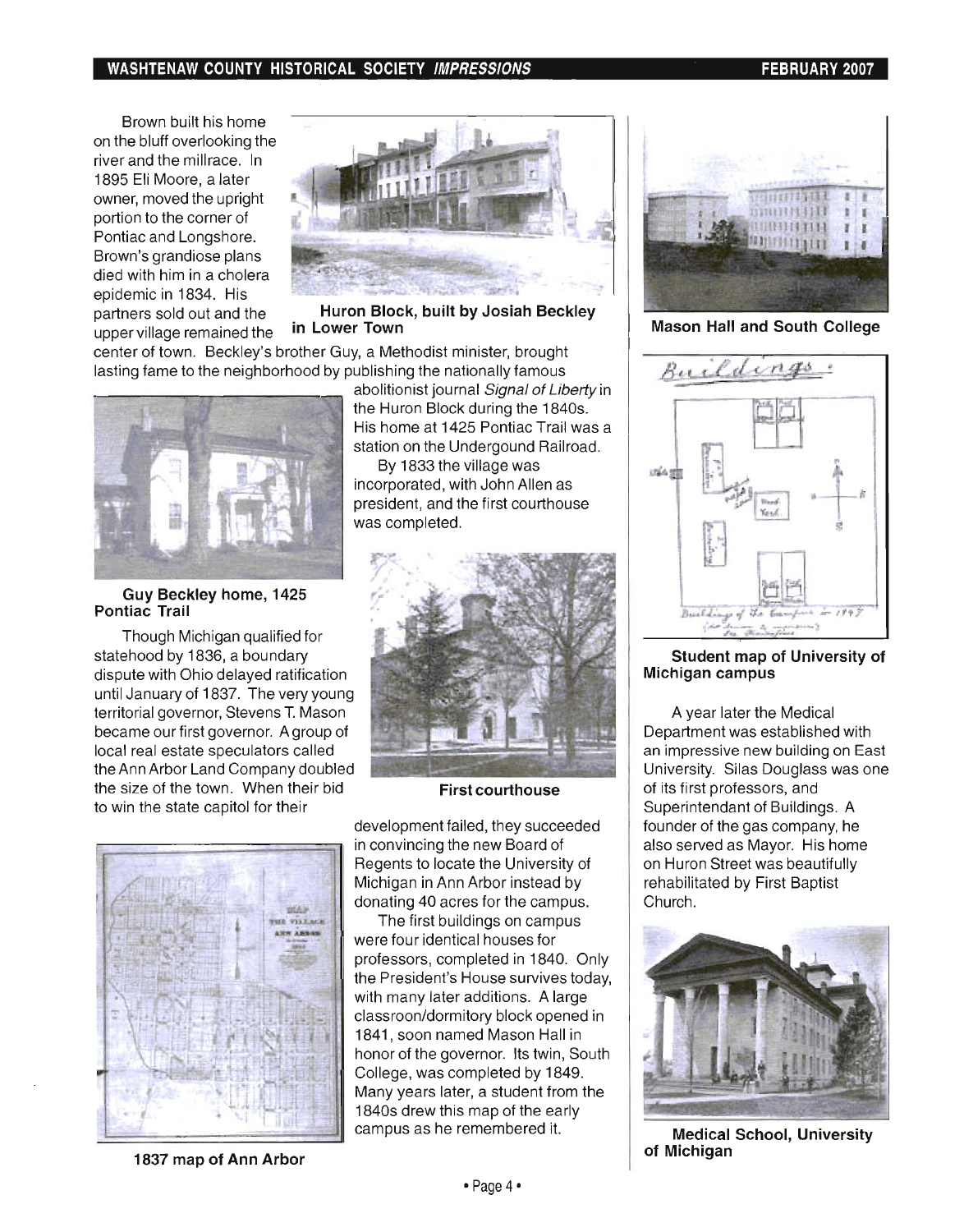

Main Street buildings near the courthouse

The village prospered as the University grew. Substantial buildings were built on Main Street near the courthouse and prosperous local men built homes in the latest styles: Judge Robert W. Wilson on North Division, Postmaster Henry DeWitt Bennett on South Division, and retired navy surgeon Benajah Ticknor out in the country on Packard Road.

By 1851 the village was incorporated as a city. The 1853 map, the first to show buildings, gives us a clear picture of how much Ann Arbor had grown in just 29 years.



1853 map of Ann Arbor

Photos: Bentley Historical Library



COMING EXHIBIT FEBRUARY 10 - MAY 30,2007 (ENDING DATE IS TENTATIVE)

## **One-Room School Houses of Washtenaw County**

Our next exhibit will look at the one-room schoolhouses of Washtenaw County and the role they played in the community. The student and teacher experience will be displayed at the Museum on Main Street by looking at each school of record and using artifacts from our collection to round out the story. One-room schoolhouses educated the rural students to help them negotiate a changing world. Such noted people as Alan Shepard (astronaut), Laura Ingalls Wilder (author of Little House on the Prairie) and Joyce Carol Oates (novelist) all hail from the one-room school house experience.

One-room schools were commonplace throughout rural portions of the United States in the late 19<sup>th</sup> and early 20<sup>th</sup> centuries. In most rural and small town schools all students met in a single room. There, a single teacher taught "the three R's"



Stone School House, destroyed 1911

(reading, writing and arithmetic) to seven or eight grade levels of elementary boys and girls.

The quality of facilities at one-room schools varied with local economic conditions but, generally, the number of children at each grade level would vary with local populations. Most buildings were of simple frame construction, some with the school bell on a cupola. In Midwestern areas, sod construction was also used as well as stone in areas where stone was available. In some locations, the schoolhouse was painted red, but most seem to have been white.

The blackboard really was a black board, made of wide boards painted black. It was not until much later that slate was used for chalkboards, although students often had individual slates for writing practice. Teachers in one-room schools were often former students. Their role is well-described by a student from Kentucky in the 1940s: "The teachers that taught in the one-room, rural schools were very special people. During the winter months they would get to the school early to get a fire started in the potbelly stove, so the building would be warm for the students. On many occasions they would prepare a hot, noon meal on top of the stove, usually consisting of soup or stew of some kind. They took care of their students like a new mother hen would care for her newly hatched chicks-always looking out for their health and welfare."

The teacher's residence was often attached to the school, or very close by, so that a male teacher's wife and family were an integral part of the management and support system for the school. Single female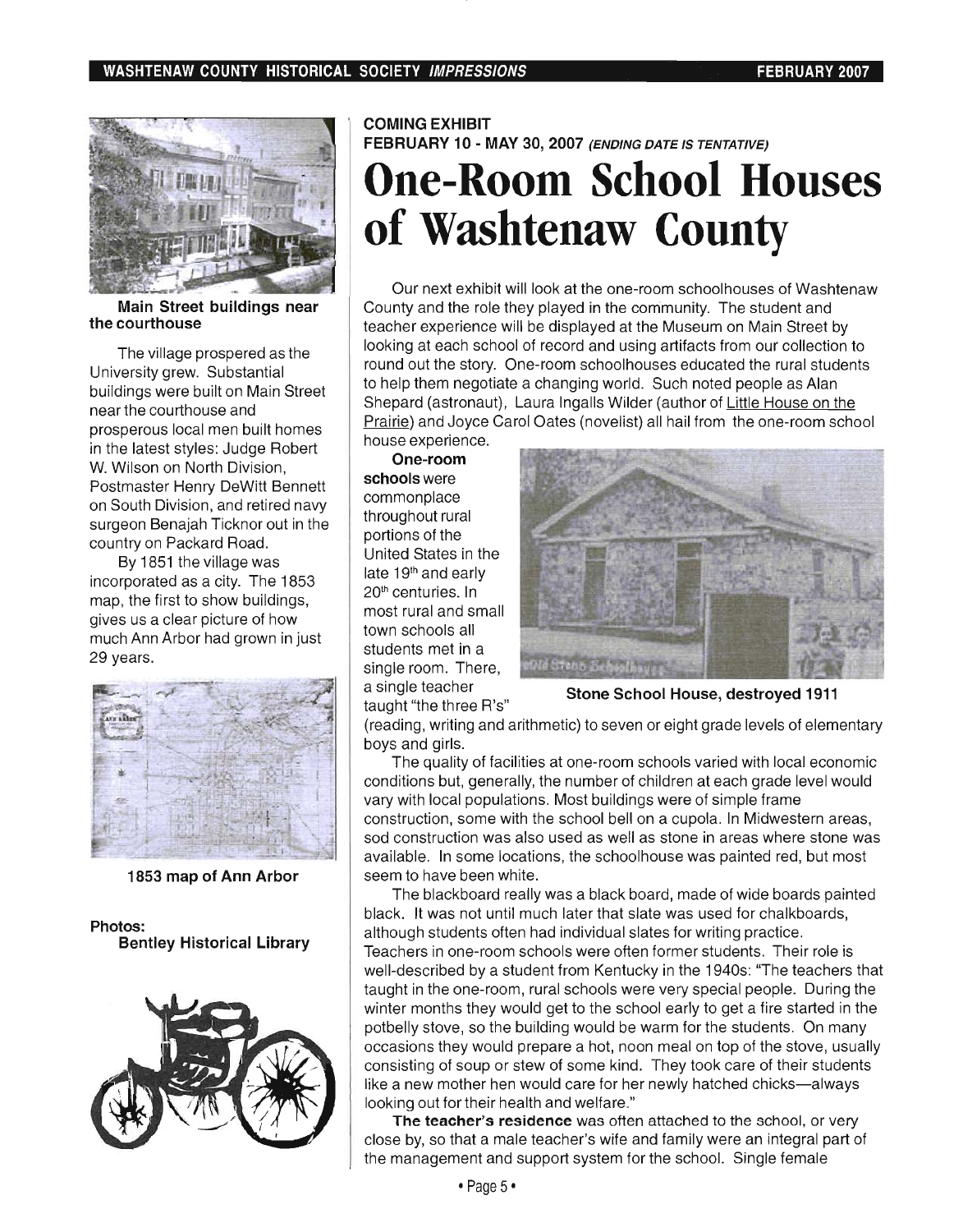#### **WASHTENAW COUNTY HISTORICAL SOCIETY IMPRESSIONS FEBRUARY 2007**

teachers were more often billeted or boarded with a local family to provide for social norms requiring social supervision of single females.

**A typical school day** was 9 a.m. to 4 p.m., with a morning and an afternoon recess of 15 minutes each and an hour period for lunch. The older students were given the responsibility of bringing in water and carrying in coal or wood for the stove. The younger students would be given responsibilities according to their size and gender such as cleaning the black board (chalkboard), taking the erasers outside for dusting plus other duties that they were capable of doing.

Transportation for children who lived too far to walk was often provided by horse-drawn kid-hack or sulky, which could only travel a limited distance in a reasonable amount of time each morning and evening, or students might ride a horse, these being put out to pasture in an adjoining paddock during the day. In later times, students rode bicycles.

The school house was the center and focus for thousands of rural communities, hamlets and small towns. Often, town meetings and picnics were also held there.

The vast majority of one-room schools in the United States are no longer used as schools and have either been torn down or converted to other purposes.

### **New Books in Our Museum Shop**

When you come to the **Museum on Main Street**  be sure to stop in the Museum Shop. We draw to your attention three new books written by local authors about local people.

Mother and daughter, Lola Jones and Carol Gibson have written a book for the Black America Series, **Another Ann Arbor.** 





**Ann Arbor Observed** 

Richard and Ruth Adler have written a history of Jewish settlers and Jewish families in our area, **Jewish Ann Arbor.** 

Grace Shackman has gathered together 44 articles she wrote for the Ann Arbor Observer over the years. **Ann Arbor Observed** is a 'must have' for Ann Arbor expatriates, UM alumni and visitors alike.

Our new volunteer webmaster, Jan Tripp, has been working on updating our website. Take a look at www.washtenawhistory.org and, especially, click on 'giftshop' and then 'books.' Our Museum Shop has a fine collection of publications pertaining to

Washtenaw County. For additional information, please call 734/662-9092 or eMail wchs-500@ameritech.net

### **Sesquicentennial Plans**

2007 will be the 150<sup>th</sup> anniversary of the founding of the Washtenaw County Historical Society. Plans are in the works to celebrate with year-long activities. Sue Kosky is chairing the festivities.

# **Reminder**

Only five months left to complete your **Passport to History** and be eligible for a small prize or drawing.

**Passport to History** is a project sponsored by the Washtenaw County Historical Consortium, a group of representatives from historical organizations, institutions and agencies throughout Washtenaw County.

The passport is available at any participating location in the county. It is accompanied by a brochure listing the participating venues, such as Museum on Main Street, Kempf House, Cobblestone Farm, Hack House in Milan, Ypsilanti Historical Society Museum and many others.

When you visit a site, have the passport signed and dated. Visiting twelve sites makes you eligible for a small prize and visiting fifteen sites enters you in a drawing for one of three prizes worth \$50 at any participating museum gift shop.

The project runs through June 30, 2007. Eligible passports must be received by July 6, 2007. The drawing will be held July 8, 2007 at Parker Mill during Huron River Day.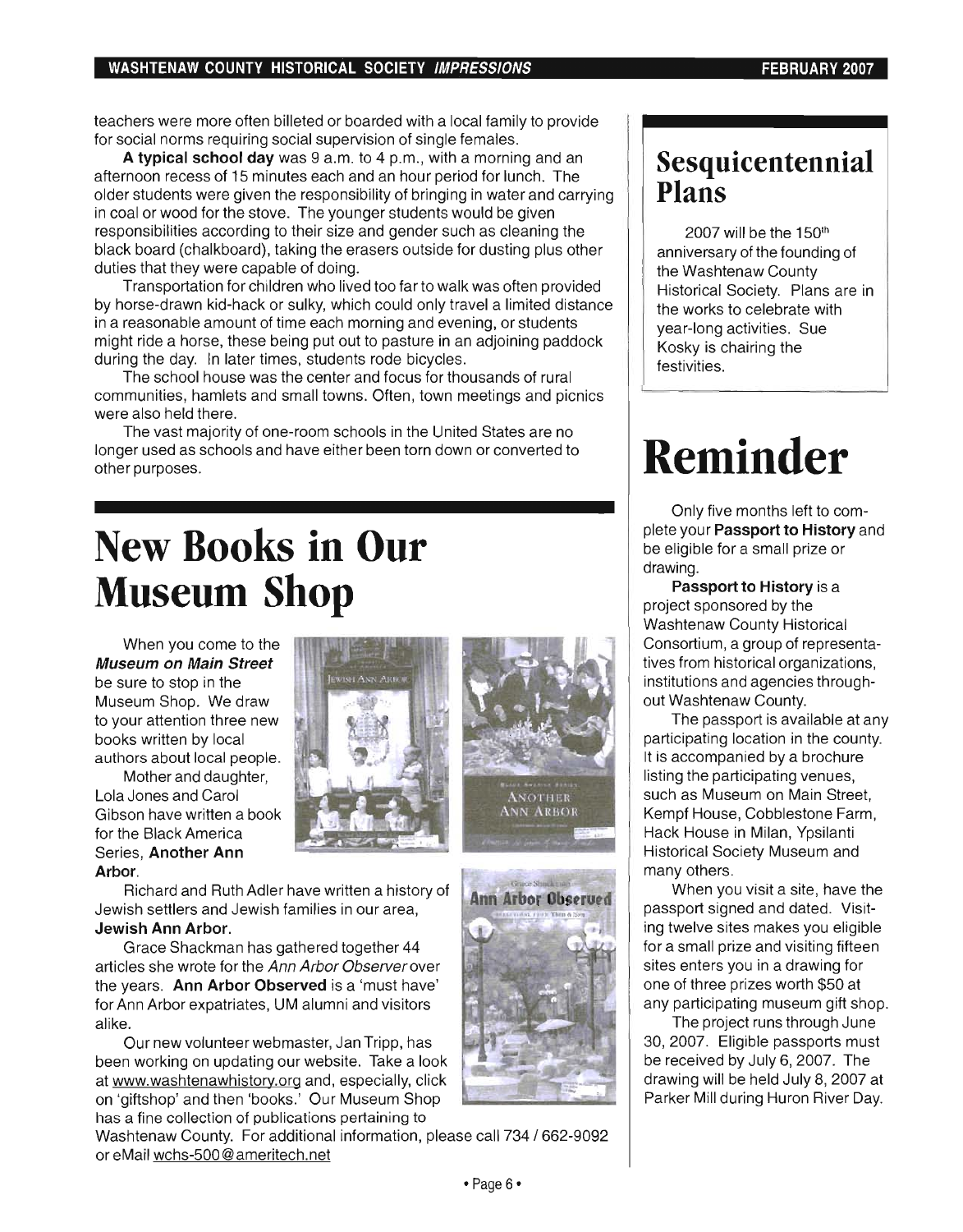### AROUND THE COUNTY **Upcoming Events**

Saline Area Historical Society Wednesday, February 21, 2007 7:30p.m.

117 S. Ann Arbor Street (former Methodist Church), Saline Wystan Stevens will share his knowledge and slides of Ann Arbor cemeteries.

Salem Area Historical Society "RAISE the BARN" Dinner and Auction Saturday, February 17th 6:00 PM

Fox Hills Club House. Cost: \$25.00 per person (pre-paid). Includes: Multi-Course Buffet Dinner and Live Auction.

Auction items will include tickets to area attractions, sports memorabilia, historical items and restaurant gift certificates. All Proceeds will be used to "RAISE the BARN."

Salem Area Historical Society is RESTORING Washtenaw's Oldest Barn (1830s) on its site at North Territorial and Curtis Roads.

Contact Cindy Brautigan (734-454- 3495) to donate items for Auction. Reservations:

salem area hs@yahoo.com Jean: 248-349-2687 or Don: 248-349-3550

#### Cobblestone Farm Association Friday, February 23, 2007  $5:30-8$  p.m.

2781 Packard Rd., Ann Arbor Winter Evening: A Musical Interlude will feature Tom Twiss of Milford Music. He will discuss the instrument, the music and the period in general of the transition period of the 19<sup>th</sup> century.

Admission: \$3.00/ adult, \$9.00/ family, children under three and current members free. For information call 734-994-2928

Genealogical Society of Washtenaw County Sunday, February 25, 2007 . 1:30 p.m. St. Joseph Mercy Hospital Education Center Auditorium

Xavier Allen, local historical re-enactor and storyteller, will lecture on "The War of 1812-A Perspective from Upper Canada" followed by a class "War of 1812 History and Ancestors" by Carolyn Griffin and a panel of members.

2007 WCHS Sesquicentennial events. Dates to be announced

Dedication of flagpole Special Washtenaw history exhibit "Big Party" in WCHS parking lot Watch our newsletter for these and other celebration events.

# **Historical Gift Suggestions**

The Washtenaw County Historical Society has a few. The throws are \$50 each and are available at the Museum on Main Street and from other historical society groups in Washtenaw County.

These throws are woven in North Carolina of 100% cotton and are 60 inches by 50 inches. There are 19 images of buildings of groups that are members of the Washtenaw County Consortium. Mailing by US Priority Mail is available for \$8.00 each. For additional information: www.washtenawhistory.org

and click on GiftShop or call 734/662-9092.

Our Museum Shop has

many interesting items available for purchase: Post cards Tiny hand-made bells Note cards Ornaments

A variety of books, some of which are:

ANN ARBOR IN THE 19<sup>TH</sup> CENTURY. by Grace Shackman A pictorial history of Ann Arbor. 128 pp. \$20

ANN ARBOR IN THE 20<sup>TH</sup> CENTURY. by Grace Shackman A pictorial history of Ann Arbor. 128 pp. \$20

ANN ARBOR OBSERVED. by Grace Shackman. Compilation of Observer articles. 271 pp. \$20

JEWISH ANN ARBOR. by Richard Adler & Ruth Adler. 128 pp. \$20 BIRDSEYE MAP OF ANN ARBOR, MI-1880. 24 by 30 in. Rolled & in tube. \$10

HISTORIC BUILDINGS: Ann Arbor, MI. by Marjorie Reade & Susan Wineberg. 232 pp. \$15

LOST ANN ARBOR: by Susan Wineberg. Buildings that have been demolished. 128 pp. \$20

SALINE: A Pictorial history. by Susan Kosky. 128 pp \$20

THE INDIANS OF WASHTENAW COUNTY, MI. 1927 by W. B. Hinsdale. 68 pp. \$7

YPSILANTI IN THE 20<sup>TH</sup> CENTURY. by James Thomas Mann. 128 pp. \$20

YPSILANTI, A HISTORY IN PICTURES. by James Thomas Mann. 128 pp. \$20

THE ANN ARBOR RAILROAD. by D.C. Jesse Burkhardt. 128 pp. \$20

ARGOMANIA - A LOOK AT ARGUS CAMERAS AND THE COMPANY THAT MADE THEM. by Henry J. Gambino. 222 pp. \$40

THE WINDOWS OF ST. ANDREWS. By H. M. Hildebrandt. 48 pp. \$25